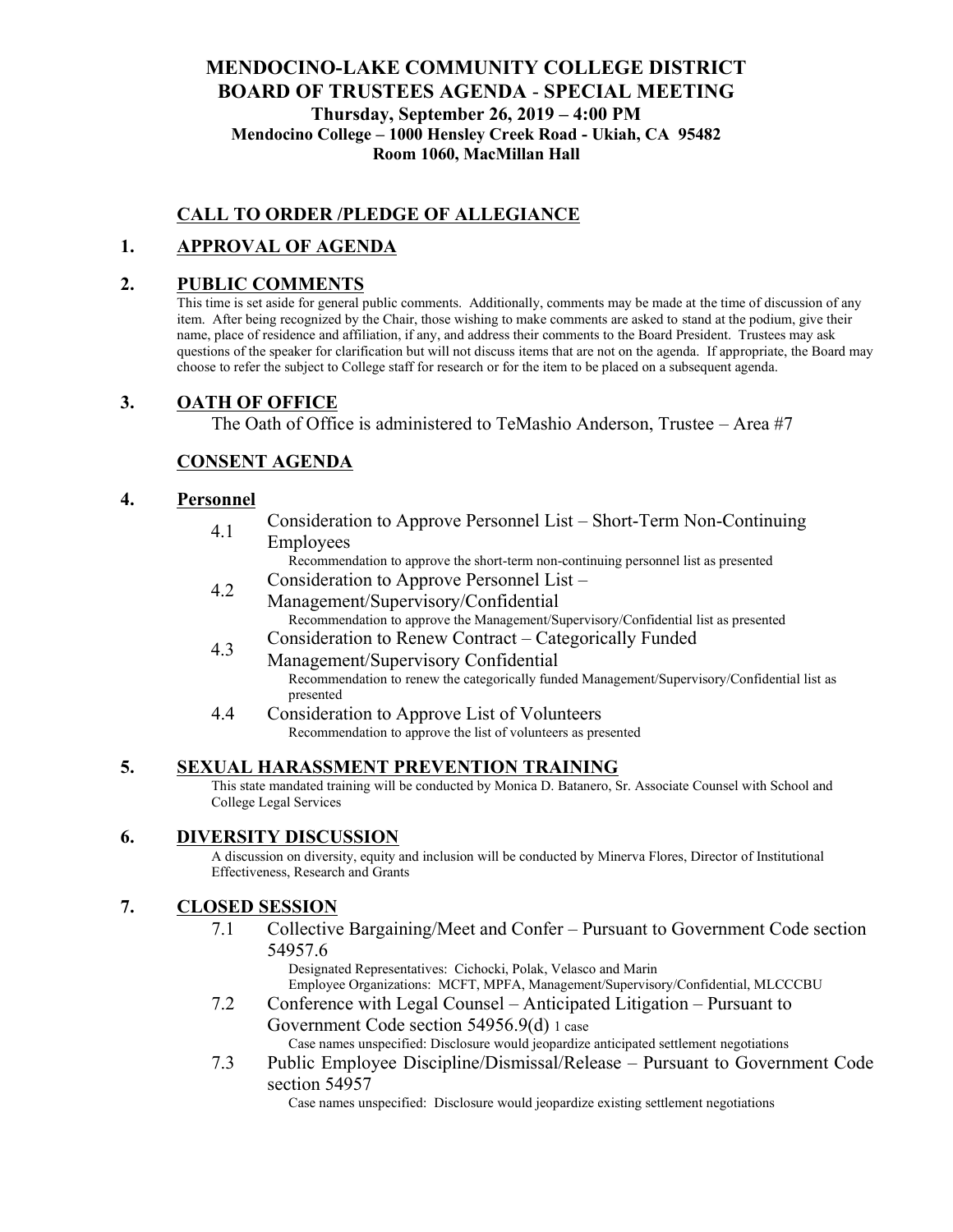### **7. RETURN TO OPEN SESSION**

### **REPORT OF ACTION TAKEN IN CLOSED SESSION**

### **8. ADJOURNMENT**

**ADA Compliance: Persons with disabilities needing assistance, please notify the Superintendent/President's Office at 468-3071 no later than 24 hours prior to the scheduled meeting. Meetings are held in locations which are wheelchair accessible.**

**Agenda Packet and Supporting Documents Notice: The agenda packet and supporting materials can be viewed in the President's Office, Room 1070, Mendocino College, 1000 Hensley Creek Road, Ukiah CA** 

#### *Future Board Meetings:*

- *Special Meeting – Wednesday, October 9, 2019, 2:30 PM, Mendocino College, 1000 Hensley Creek Road, Ukiah, CA 95482*
- *Regular Meeting – Wednesday, October 9, 2019, 4:00 PM, Mendocino College, 1000 Hensley Creek Road, Ukiah, CA 95482*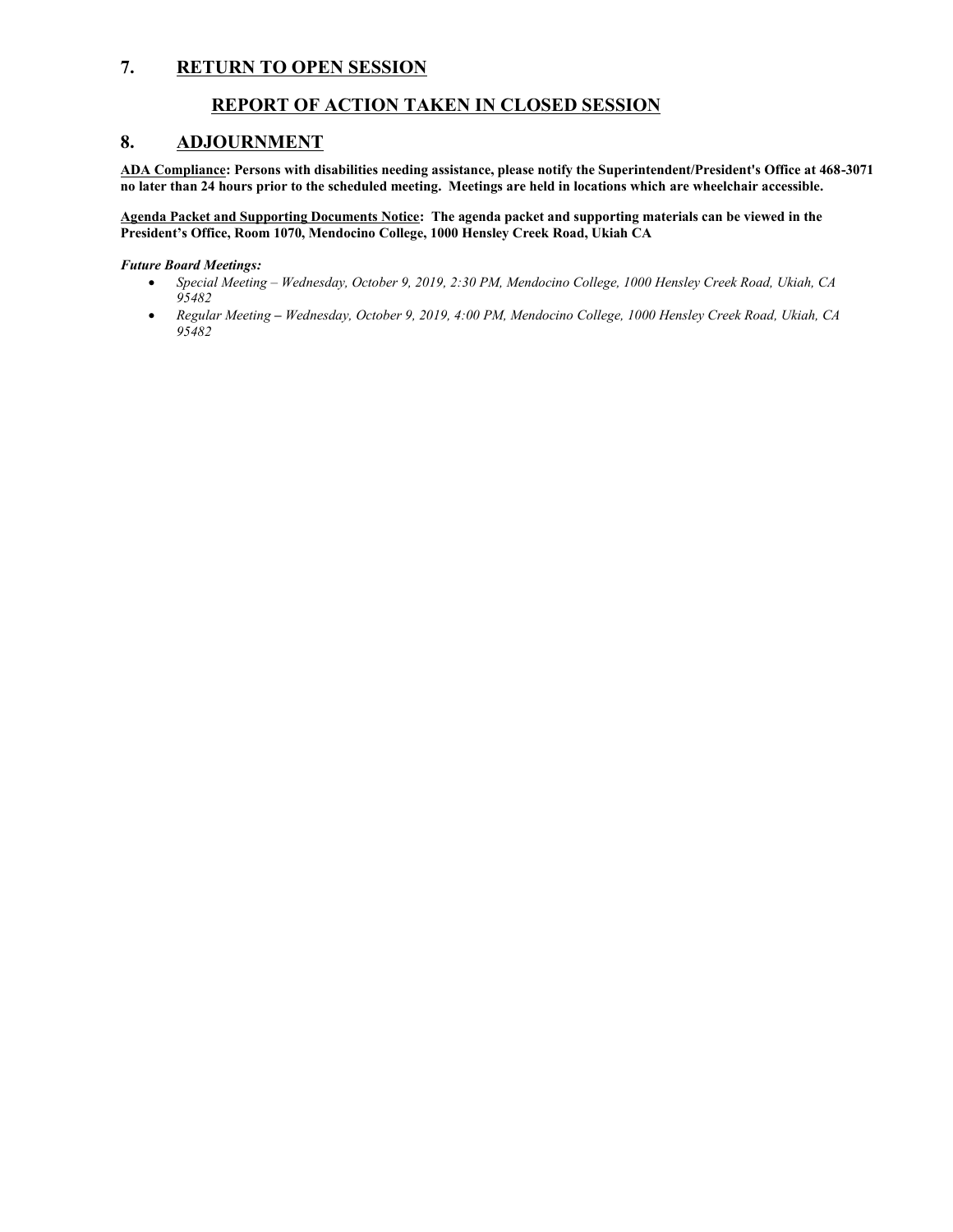## ITEM NO: 4.1 DATE: September 26, 2019

## SUBJECT: EMPLOYMENT – SHORT-TERM NON-CONTINUING (STNC) EMPLOYEES

### SYNOPSIS:

Approval/ratification of employment of short-term non-continuing (STNC) employees is requested.

### RECOMMENDATION:

The Interim Superintendent/President recommends approval of this Board item as presented.

### ANALYSIS:

Education Code 88003 authorizes a governing board to hire short-term (temporary, hourly) employees for less than 75% of a school year, up to 180 days.

Education Code 70902(d) permits a governing board to adopt a rule delegating the authority to hire short-term employees to the Superintendent/President, or designee. This district has adopted such a rule in Policy No. 703.

EC 88003 was amended to require districts to specify at a regularly scheduled Board meeting the service to be performed, as well as the start and end dates of the service.

*Reference Board Policy 703, Employment of Short-Term, Substitute Employees*

### MOTION/ACTION:

RESOLVED, That the Mendocino-Lake Community College Board of Trustees hereby approves/ratifies the employment of the short-term non-continuing (STNC) employees as presented pending receipt of all necessary employment eligibility requirements.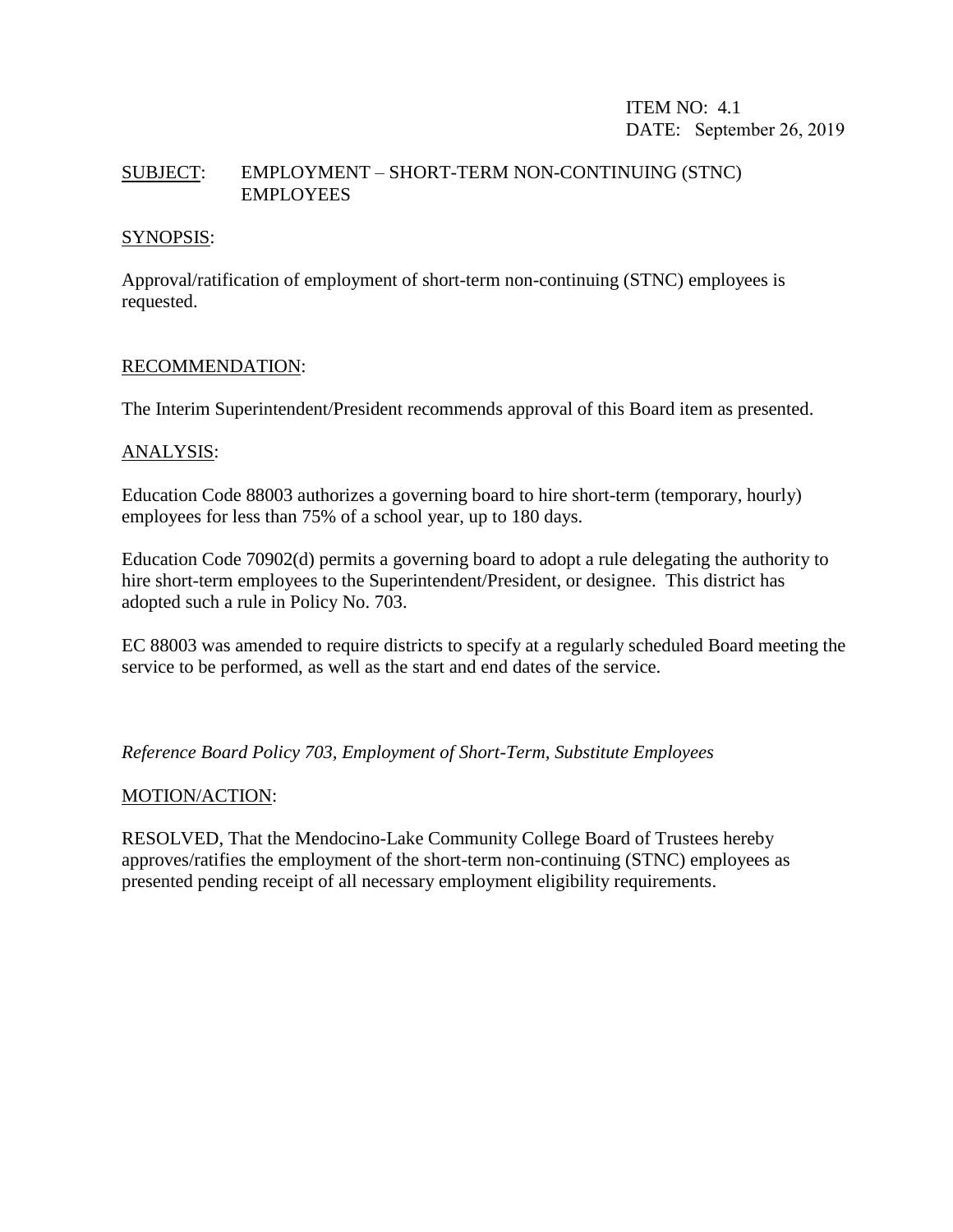# **Short Term Non Continuing (STNC) Employees**

| <b>Last Name</b> | <b>First Name</b> | <b>Position</b>                                        | <b>Department</b>                  | <b>Start Date</b> | <b>End Date</b> |
|------------------|-------------------|--------------------------------------------------------|------------------------------------|-------------------|-----------------|
|                  |                   | Chemistry Lab                                          |                                    |                   |                 |
| Colt             | Herbert           | Technician                                             | Chemistry                          | 7/1/2019          | 6/19/2020       |
| Garcia           | Jesse             | Center Assistant                                       | North County Center                | 8/19/2019         | 12/13/2019      |
| Harvey           | Anne              | Outreach Specialist                                    | <b>ML ACE</b>                      | 10/1/2019         | 6/20/2020       |
| McKinney         | William           | Ceramics Lab Technician                                | Art                                | 8/19/2019         | 6/19/2020       |
| Sanchez          | Jessica           | Learning Center Assistant<br><b>Student Activities</b> | Learning Center<br>Native American | 9/16/2019         | 10/31/2019      |
| Yepez            | Unica             | Specialist                                             | Resource Center                    | 9/27/2019         | 6/20/2020       |

(Individual assignments may not exceed 180 days within the start and end date)

# **Student Employees**

(Individual assignments may not exceed 180 days within the start and end date)

| <b>Last Name</b>   | <b>First Name</b> | <b>Position</b> | <b>Department</b>           | <b>Start Date</b> | <b>End Date</b> |
|--------------------|-------------------|-----------------|-----------------------------|-------------------|-----------------|
| Molina             | Viviana           | Tutor           | Learning Center             | 9/16/2019         | 12/13/2019      |
| Baca               | Gabriel           | Tutor           | Learning Center             | 9/9/2019          | 12/13/2019      |
| Baca               | Gabriel           | Tutor           | <b>MESA</b>                 | 8/19/2019         | 12/20/2019      |
| Hernandez Gonzalez | Jorge             | Tutor           | <b>HSI/Student Services</b> | 9/20/2019         | 12/13/2019      |
| Jeremiah           | Isaac             | Tutor           | <b>MESA</b>                 | 8/19/2019         | 12/20/2019      |
| Parsons            | Sofia             | Tutor           | Learning Center             | 9/16/2019         | 12/13/2019      |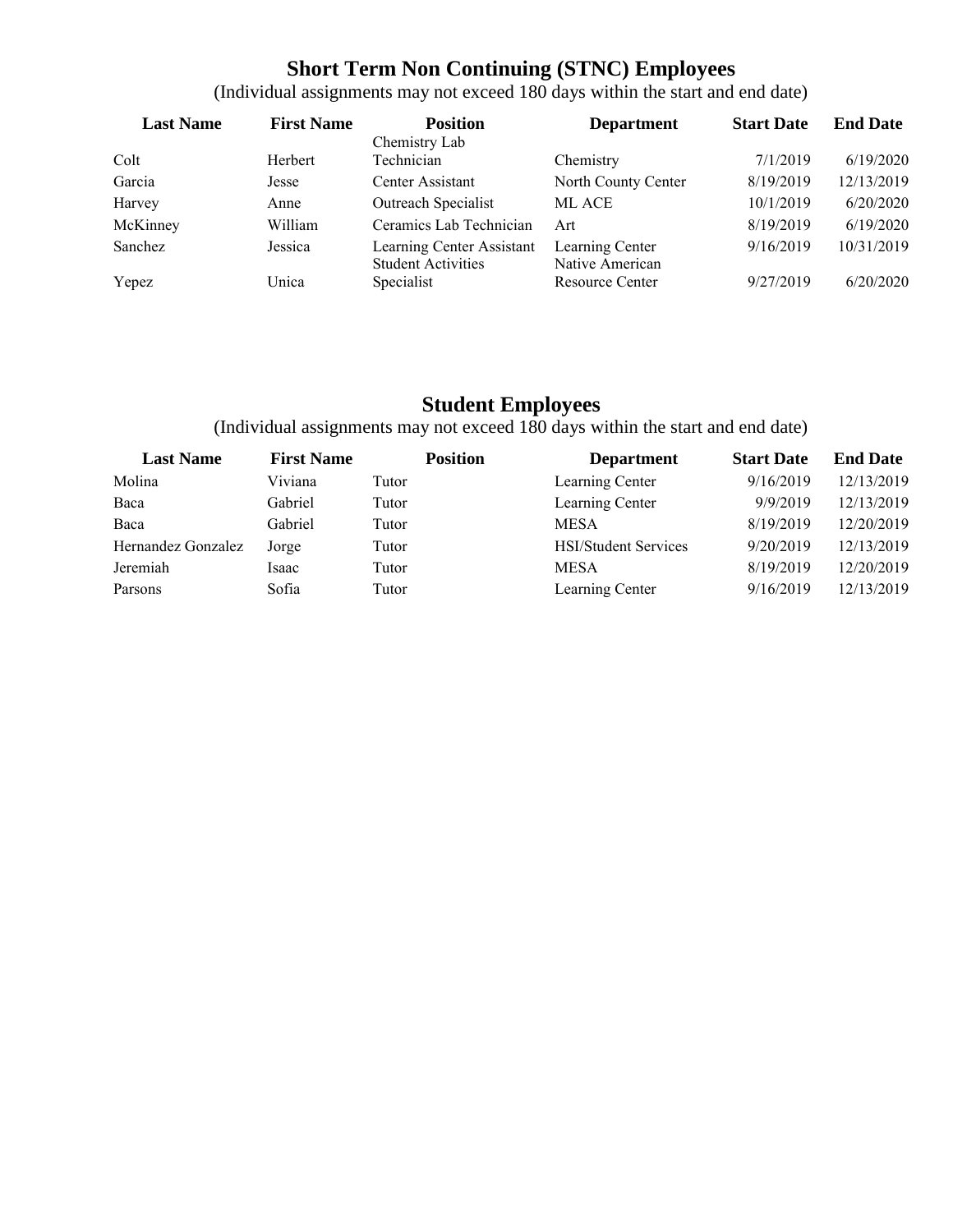## SUBJECT: EMPLOYMENT – MANAGEMENT/SUPERVISORY/CONFIDENTIAL

### SYNOPSIS:

Employment of Director of Information Technology

### RECOMMENDATION:

The Interim Superintendent/President recommends that this item be approved as presented.

### ANALYSIS:

### **David Johnston**

Director of Information Technology 40 hours per week/ 12 months per year Effective: 10/1/2019

Mr. Johnston has a B.S. in Computer Science from University of Illinois at Springfield and has recently been certified as a member of the CTO Mentor Program with CETPA (California Education Technology Professionals Association). Mr. Johnston has over 25 years' experience in Information Technology; including experience in Community College Districts, K-8 Districts, County Office of Education, and the private sector.

### **Euline Olinger**

Program Director – ML ACE 20 hours per week, effective: 10/1/2019 – 12/31/2019 40 hours per week, effective: 1/1/2020 – 6/30/2020

Ms. Olinger has an Ed.D. from UC Davis in addition to a M.A. in Social and Philosophical Foundations of Education with a Master's Certificate in Teaching English as a Second Language from CSU Long Beach. She has worked as a part time faculty most recently with Mendocino College and Woodland Community College and as an Administrator/Principal at a local K-12 private school; culminating in over 25 years' experience in education.

*Reference Board Policy 7120, Recruitment and Hiring*

### MOTION/ACTION:

RESOLVED, That the Mendocino-Lake Community College District Board of Trustees hereby employs David Johnston, Director of Information Technology and Euline Olinger, Program Manager – ML ACE effective October 1, 2019; pending receipt of all necessary employment eligibility requirements.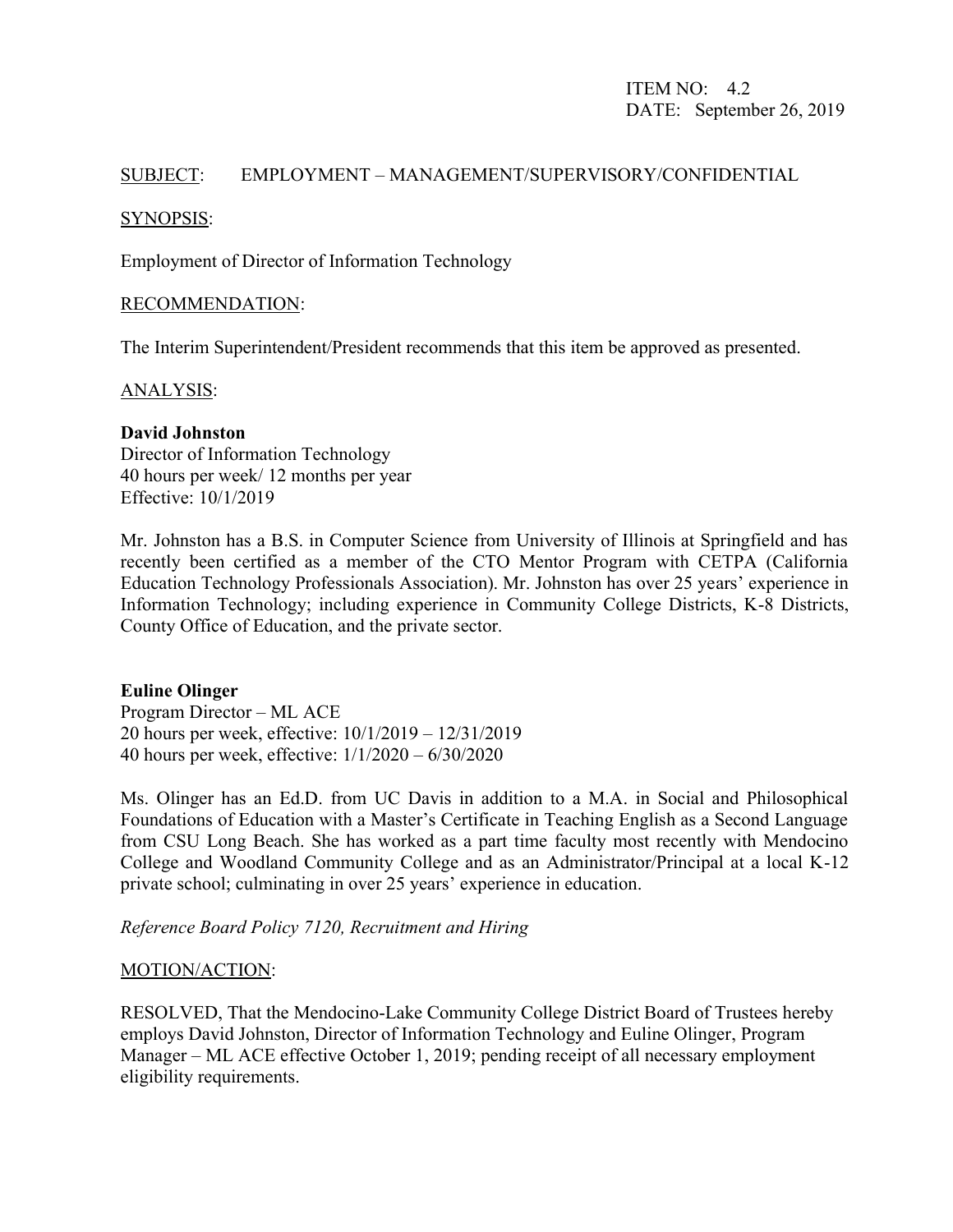## ITEM NO: 4.3 DATE: September 26, 2019

## SUBJECT: RENEW CONTRACT FOR CATEGORICALLY FUNDED MANAGEMENT/SUPERVISORY/CONFIDENTIAL

### SYNOPSIS:

Approval of renewal of categorically funded management contract.

### RECOMMENDATION:

The Interim Superintendent/President recommends that this item be approved as presented.

### ANALYSIS:

Mariana Garcia-Martinez Program Manager, CAMP (Categorical) 12 months/year, 40 hours/week 11/1/2019 – 6/30/2020

*Reference Board Policy 7120, Recruitment and Hiring*

### MOTION/ACTION:

RESOLVED, That the Mendocino-Lake Community College Board of Trustees hereby approves the seven month categorically funded management contract as presented.